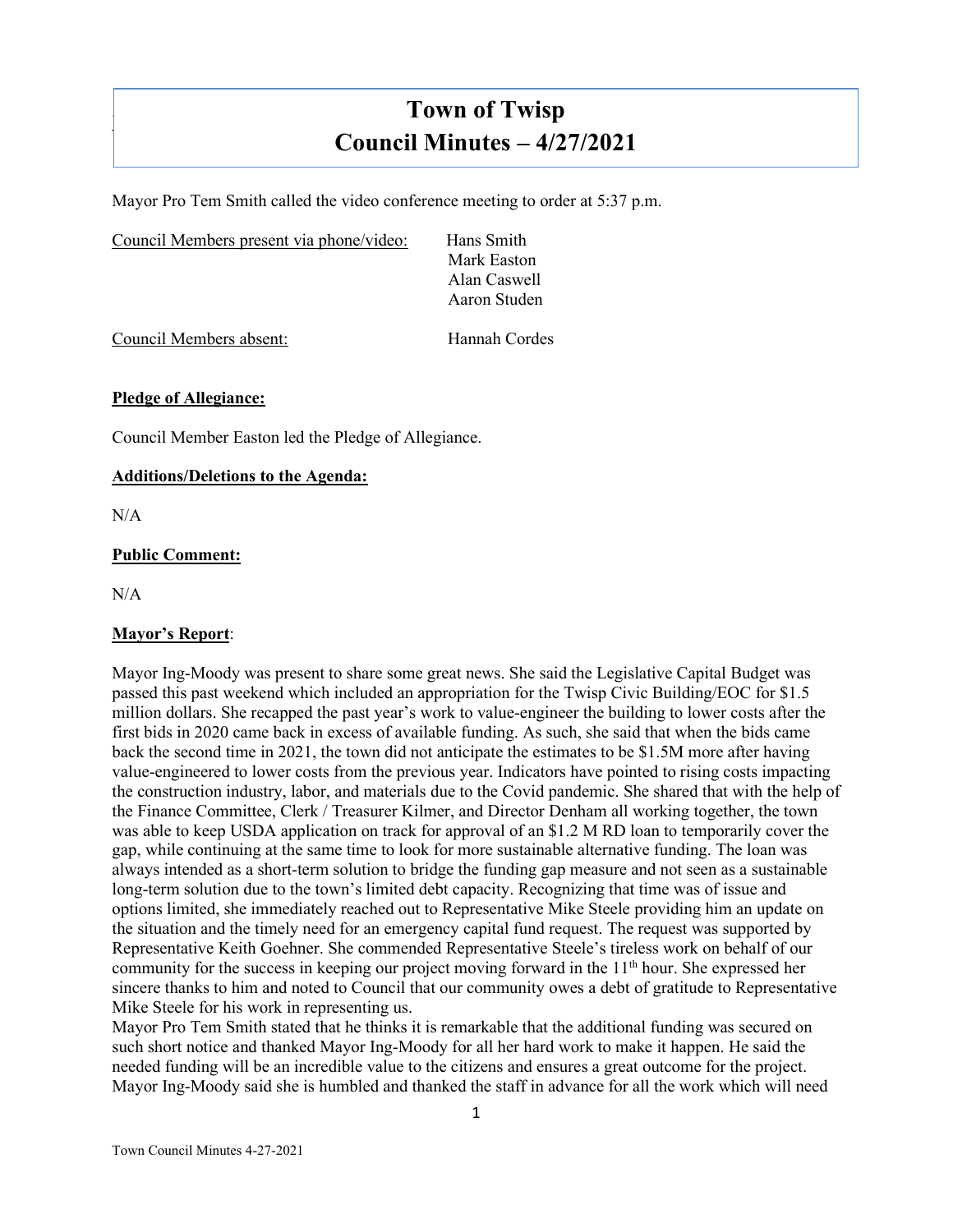to be put into the project to see it to its completion. She especially thanked Clerk / Treasurer Kilmer and Director Denham for the roles they will play to ensure that the financial and construction aspects of the project run smoothly. She acknowledged that there is still a lot of work to do and is ready to move forward. Council Member Caswell thanked everyone involved for their work.

## **Staff Reports:**

Director Denham reported that they were able to surplus some items recently and said it was great to unload some old equipment and old vehicles which will help the street budget. Council Member Easton asked if they found the source of the additional biosolids discharge at the treatment plant. Denham replied that today's numbers are normal, and he thinks it has come to them in a cycle. He said it takes a while to test the data and although last month's numbers were high, he is hoping that it will stabilize in the future.

Council Member Easton asked Denham about the status of the Canyon St. project. Denham replied that he held a preconstruction meeting and is waiting for documents to issue the notice to proceed which should be in the next 10 days.

Council Member Easton asked Chief Budrow what is happening with loose dogs that are turning up in the neighborhoods without collars and tags. Chief Budrow responded that there is no protocol currently as there is no animal control, but if you catch a loose dog, you can always call Okandogs and they will take in those animals.

Council Member Easton asked Chief Budrow what is allowed with drones in town? Chief Budrow responded that there is no ordinance on drones, they are governed by the FAA and that might be something that council will want to look into researching for the town. Easton also asked Chief Budrow if he might be retiring? Chief Budrow responded that his house is for sale and his family is making plans to potentially move to Iowa. He said he thinks that Officer Sheehan may be able to replace him or fill in if he does indeed move. He also said that there will be new legislation coming that may cost the town for additional officer training and that it might be a good idea to hold a Public Safety Committee meeting to update everyone on what it will look like moving forward.

#### **Commission/Committee/Board Reports:**

 $N/A$ 

# **OLD/NEW BUSINESS:**

# **Discussion/Action: Letter of Support – Methow Recycles Lease:**

Mayor Pro Tem Smith said that Methow Recycles is looking for a letter of support from the Town of Twisp that would be submitted with their bid to continue operating at the current facility. Currently Okanogan County Public Works is holding a public bidding process for recycling services on the property that Methow Recycles has been leasing. Methow Recycles Director Sarah Jo Lightner said they have had a lease of \$1 per year for the land. She said their current lease is up in June and is requesting a letter be written as soon as possible. Mayor Pro Tem Smith suggested to have a letter drafted and specifically reviewed by Council for approval before submission to Methow Recycles.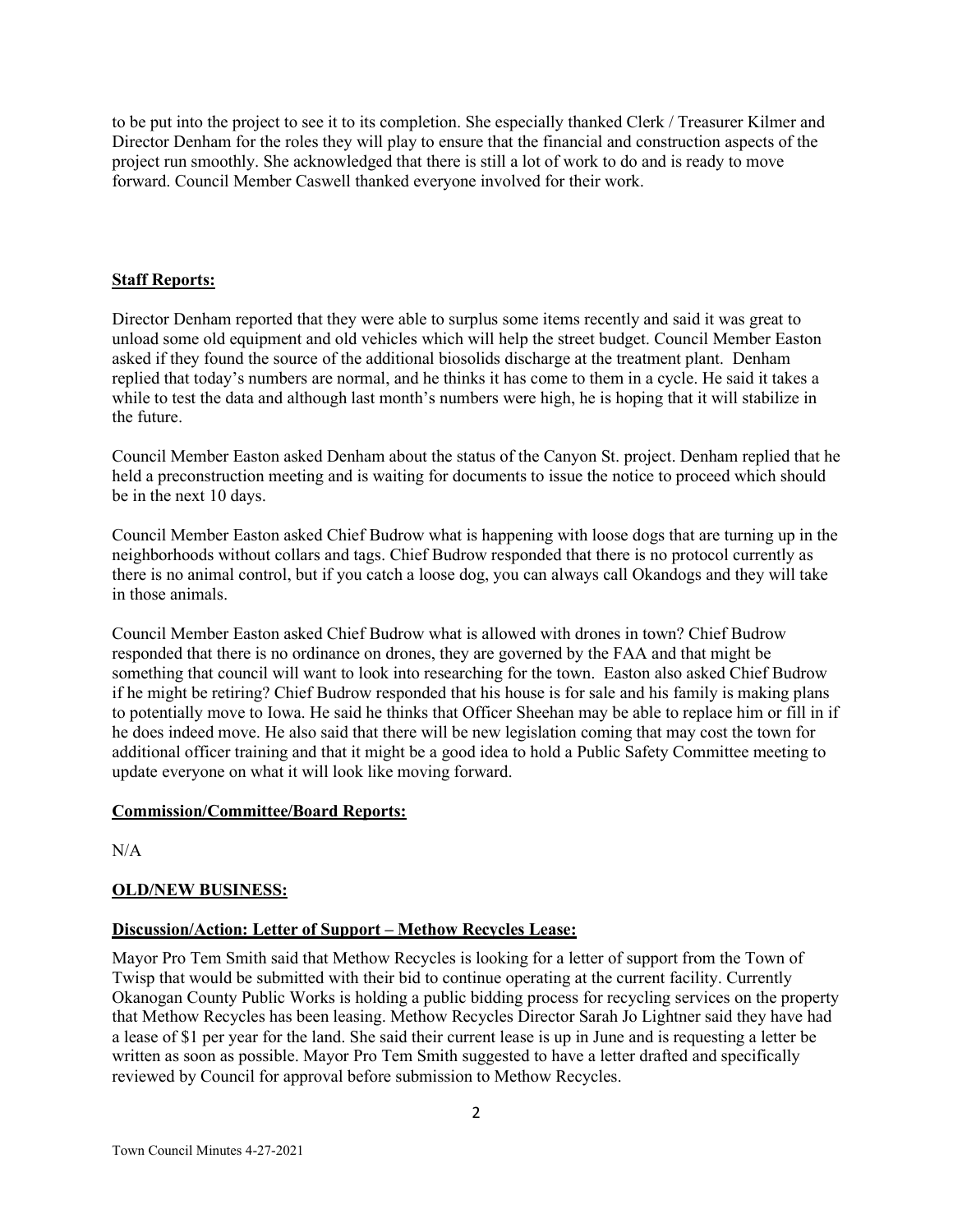Council Member Studen moved to approve drafting a letter to present to council for approval that would support Methow Recycles to continue their recycle program at the current location and recommend to Okanogan County Public Works to award the bid to them. The motion was seconded by Council Member Easton and passed with Mayor Pro Tem Smith abstaining.

## **Discussion/Action: Bond Counsel Engagement – Foster Garvey:**

Council Member Easton moved to accept the Engagement letter for Bond Council Services from Foster Garvey pending review by legal counsel. The motion was seconded by Council Member Caswell and passed with Mayor Pro Tem Smith abstaining.

## **Discussion/Action: Mental Health Month 2021 Proclamation:**

Council Member Caswell moved to approve the proclamation stating the month of May as Mental Health Month 2021 as presented. The motion was seconded by Council Member Easton and passed with Mayor Pro Tem abstaining.

## **Discussion/Action: Resolution #21-678 - 2021 Salary Scale:**

Clerk/Treasurer Kilmer stated this is an amendment to the previous version that updates the minimum wage pertaining to lifeguards. It also adds a salary scale for a Public Works Lead Operator position.

Council Member Caswell moved to approve Resolution #21-678 – 2021 Salary Scale as presented. The motion was seconded by Council Member Easton and passed with Mayor Pro Tem abstaining.

#### **Discussion/Action: Equipment Surplus - Generator:**

Director Denham said this is an old generator that the Town has no use for, and he would like to dispose of it per the fixed asset policy.

Council Member Easton moved to approve the asset disposal of the old generator as presented. The motion was seconded by Council Member Caswell and passed unanimously.

#### **Consent Agenda:**

● Accounts Payable/Payroll

Vouchers audited and certified by the auditing officer as required by RCW 42.24.080, and those expense reimbursement claims certified as required by RCW 42.24.090, have been recorded on a listing, which has been made available to the Town Council. The following voucher/checks are approved for payment by a majority vote on this 27<sup>th</sup> of April 2021.

| Pavroll                 | EFT# 744-751         | 8616.00  | 4/15/2 |
|-------------------------|----------------------|----------|--------|
| <b>Accounts Payable</b> | EFT # 860            | 683.00   | 4/27/2 |
| <b>Accounts Payable</b> | Warrant# 36138-36161 | 19608.13 | 4/27/2 |